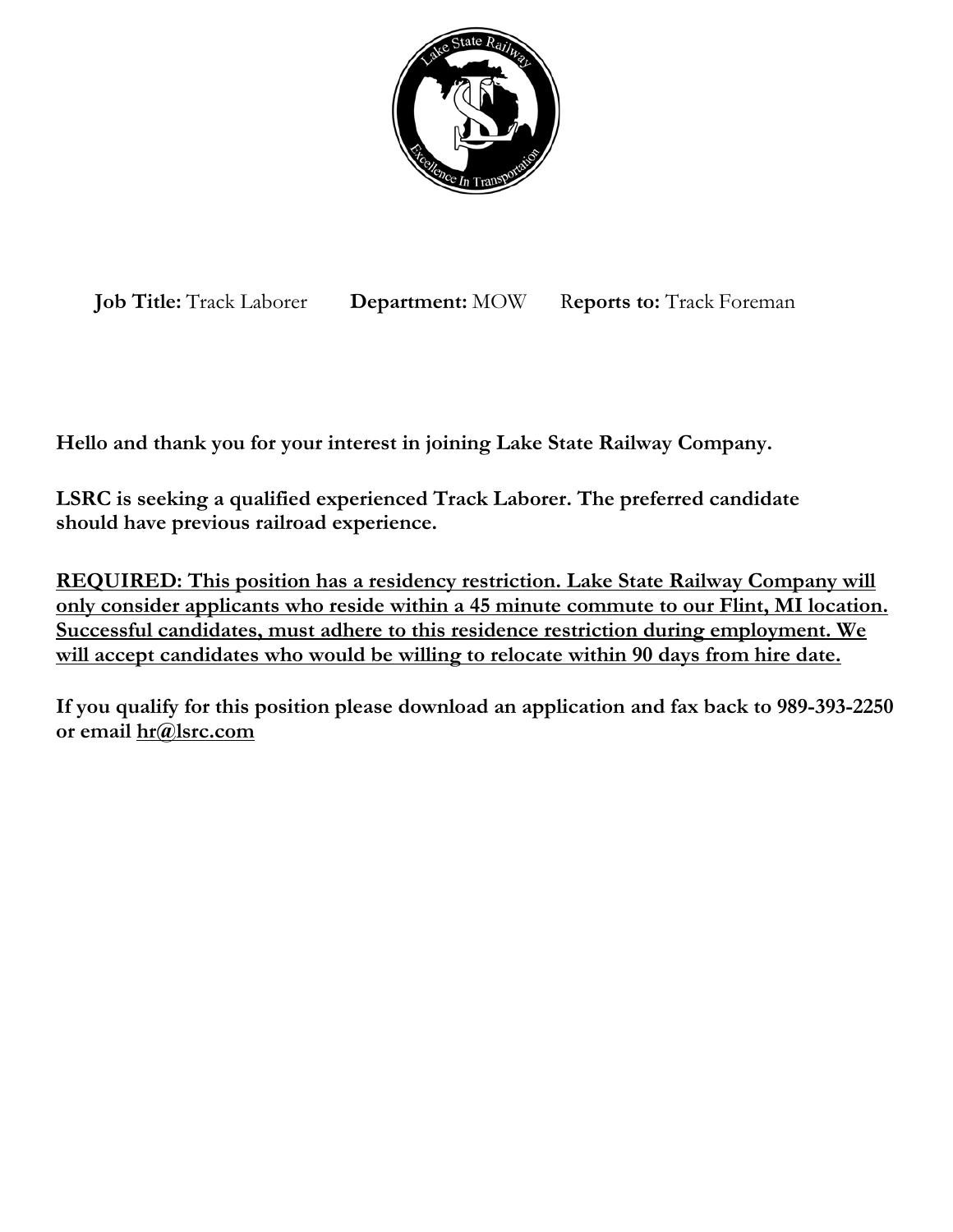## .ake State Railway

## **Job Title:** Track Laborer **Department:** Maintenance of Way R**eports to:** Track Foreman

## **Summary:**

This position will require an individual to maintain and repair all elements of the right-of-way along with constructing and dismantling tracks.

## **Essential Duties and Responsibilities:**

- Maintain a safe environment and ensure compliance with all railroad rules, procedures, and regulations for safety, operations and the Federal Railroad Administration (FRA).
- Correct deviations in track surface, alignment, and gauge; accurately cut rail; replace or repair switches; remove and replace tracks and their components.
- Unloads or assists in unloading of ballast, as well as unloading and distribution of track material.
- Be vigilant of track and structure issues, observing conditions which may impact the safety or condition of railroad property.
- Perform continual on-track inspections of all trackage and right-of-way facilities at required intervals to ensure safe train operation and compliance with company standards and FRA track safety standards.
- Operates tools in the performance of duties such as rail saw, track wrench, spike maul, come-a-long, claw bar, and others as needed.
- Sprays switches, angle bars, curves and joints; lubricates track when/where necessary.
- Accurately complete and submit all required forms in a timely manner.
- Safely operate track machinery and equipment as required.
- Work in a safe and effective manner in a team environment with other co-workers and contractors.
- Properly inspect, utilize, store, and maintain all tools, materials, and equipment.
- Communicate effectively in writing or verbally via telephone and two-way radios.
- Receive instruction in written form from bulletins, orders, or other related materials.
- Remove brush, snow, vegetation, and other obstructions from the right-of-way.
- Complete required tasks in a timely manner as tasks can be time-sensitive.
- Other duties as assigned.

Since trains run day and night, this position will require work on days, evenings, nights, weekends and holidays. Overtime hours will be required.

#### **Competencies:**

To perform this job successfully, an individual should demonstrate the following competencies:

- Ability to interpret and understand GCOR, FRA, On-Track Worker Safety Rules, and other applicable rules and regulations.
- Strong oral and written communication; ability to speak and write clearly and informatively.
- Ability to balance team and individual responsibilities.
- Ability to maintain professionalism and approach others in a tactful manner.
- Ability to react well under pressure in high-stressed situations; displays integrity by holding oneself personally accountable.
- Dependability and follow through on commitments; consistently at work on time.
- Observe all safety and security procedures; determine appropriate action beyond guidelines; report potentially unsafe conditions; use equipment and materials properly.
- Strong attention to detail and safety procedures; ability to maintain focus for the entirety of the shift.
- Analytical thinking skills to analyze information and use logic to troubleshoot issues.
- Ability to build harmonious relationships with your colleagues and supervisors.

#### **Physical Demands:**

Reasonable accommodations may be made to enable individuals with disabilities to perform the physical demands listed below.

- Ability to frequently stand, walk, sit, reach with hands and arms, climb, balance, kneel, crouch, or crawl. Ability to talk and hear accurately in person, via the telephone, or via two-way radio.
- Position involves performing heavy work. Must be able to push, pull, lift and carry up to 25 pounds frequently; up to 50 pounds occasionally; and up to 75 pounds infrequently. Must be able to exert a negligible amount of force constantly.
- Eye-hand coordination as well as ability to grasp. Must be able to operate common and specialized hand tools in performing assigned tasks. Ability to handle and move objects; using hands and arms in handling, installing, positioning, and moving materials.